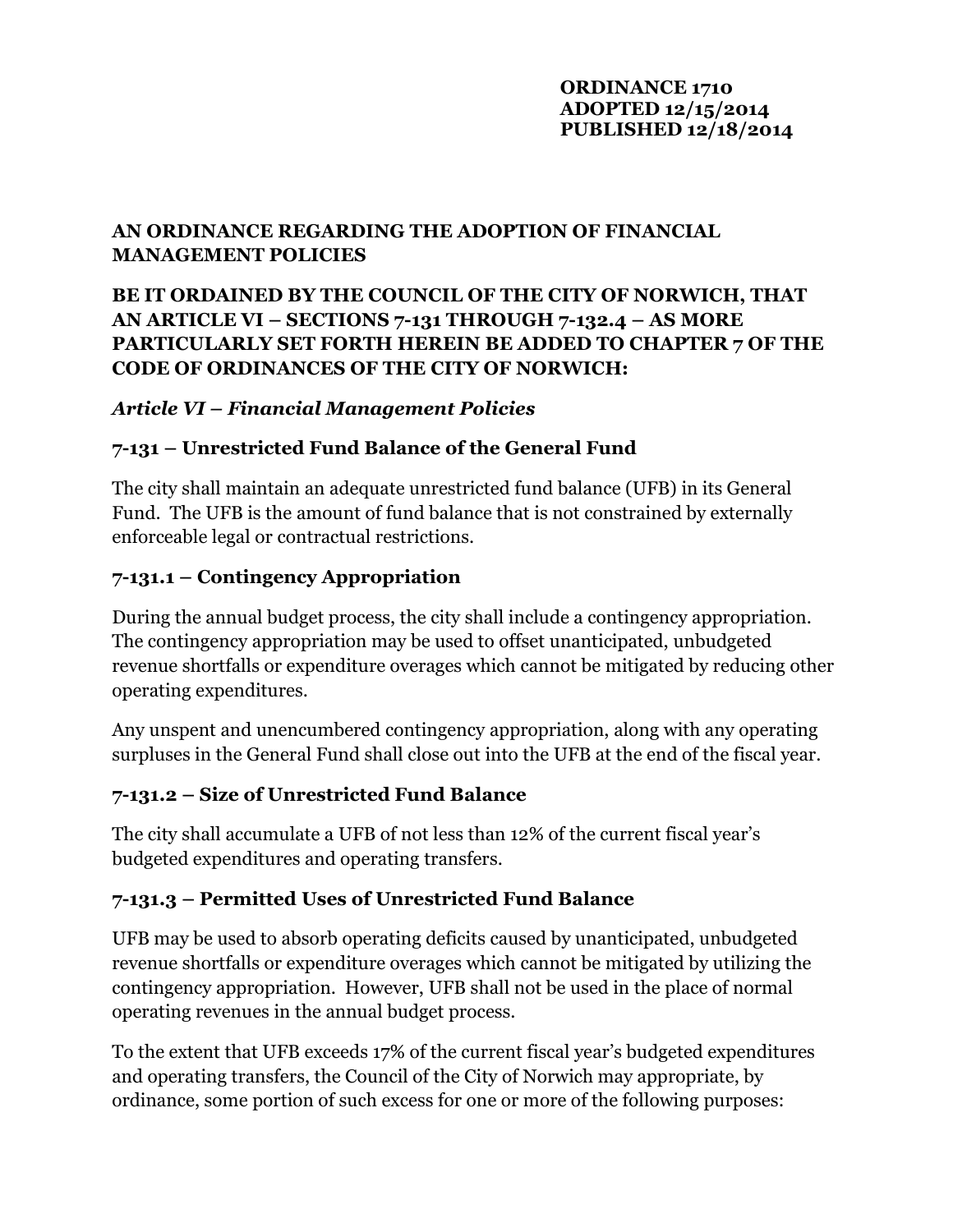- a) Additional capital improvements beyond those required by Charter Chapter VII, Section 17 which can be demonstrated to reduce the future operating expenses of the city
- b) Make transfers to a bonded projects fund to pay for projects with authorized, but unissued debt
- c) Retire existing debt early
- d) Make employer contributions to the Pension or Other Post-Employment Benefits Trust Funds above the amount required by 7-132.4
- e) Fund projects and other expenditures for which the City of Norwich is authorized to incur indebtedness pursuant to Charter Chapter VIII, Section 1

# **7-131.4 – Replenishment of Unrestricted Fund Balance**

Should the Unrestricted Fund Balance of the General Fund, having reached the minimum level set in 7-131.2, fall below that minimum level, in the fiscal year following such occurrence, the city shall increase the contingency appropriation called for in 7- 131.1 according to the following schedule:

- a) If the UFB is below 8% of the current fiscal year's budgeted expenditures and operating transfers, the city shall restore UFB to the 8% level within two budget cycles.
- b) If the UFB is greater than 8%, but below 10% of the current fiscal year's budgeted expenditures and operating transfers, the city shall restore UFB to the 10% level within five budget cycles.
- c) If the UFB is greater than 10%, but below 12% of the current fiscal year's budgeted expenditures and operating transfers, the city shall restore UFB to the 12% level within five budget cycles.

# **7-132 – Pension and Other Post-Employment Benefits Funding**

The city shall have actuarial valuations of its pension and other post-employment benefits ("OPEB") plans performed at least biennially.

# **7-132.1 – Actuarial Cost Method**

The city shall use an actuarial cost method which conforms to the current actuarial standards of practice and allocate normal costs over a period beginning no earlier than the date of employment and should not exceed the last assumed retirement age. The selected actuarial cost method should be designed to fully fund the long-term costs of contractual benefits while equitably allocating the costs over the employees' period of active service.